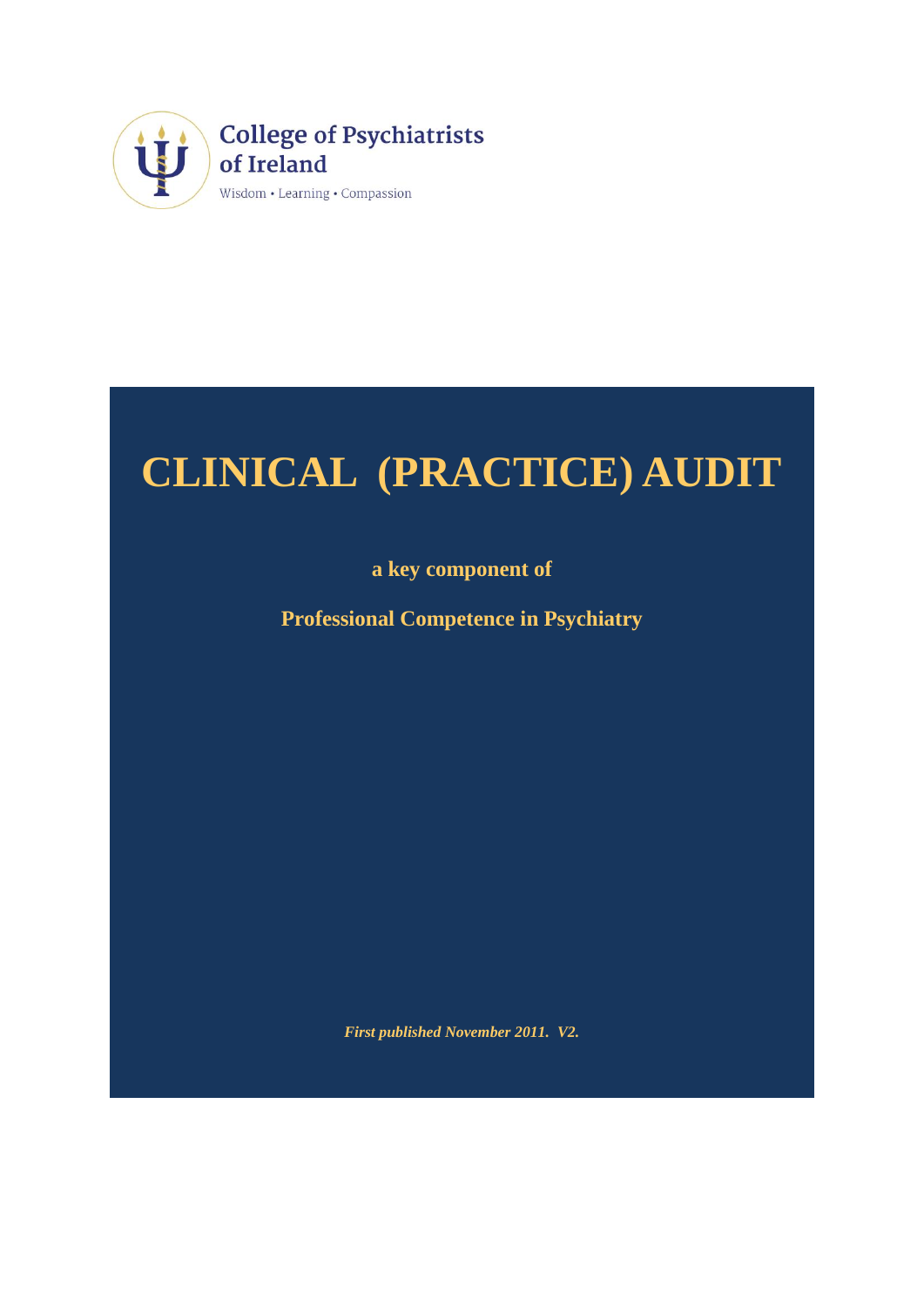# **Contents**

|     | Page                                                                              |  |  |
|-----|-----------------------------------------------------------------------------------|--|--|
| 1.  |                                                                                   |  |  |
| 2.  |                                                                                   |  |  |
| 3.  |                                                                                   |  |  |
| 4.  |                                                                                   |  |  |
| 5.  |                                                                                   |  |  |
| 6.  | What is the difference between Clinical (Practice) Audit and Clinical Research? 8 |  |  |
| 7.  | What other issues must be considered about Clinical (Practice) Audit? 9           |  |  |
| 8.  |                                                                                   |  |  |
| 9.  | Audit Report: Summary for use as evidence for the Verification Process. 10        |  |  |
| 10. |                                                                                   |  |  |
|     |                                                                                   |  |  |
|     |                                                                                   |  |  |
|     |                                                                                   |  |  |
|     | 15.4 Benzodiazepine / Z drug prescribing in Any Patient Group. 15                 |  |  |
|     |                                                                                   |  |  |
|     | 10.6 Monitoring of Physical Indices of Patients on Depot Antipsychotics18         |  |  |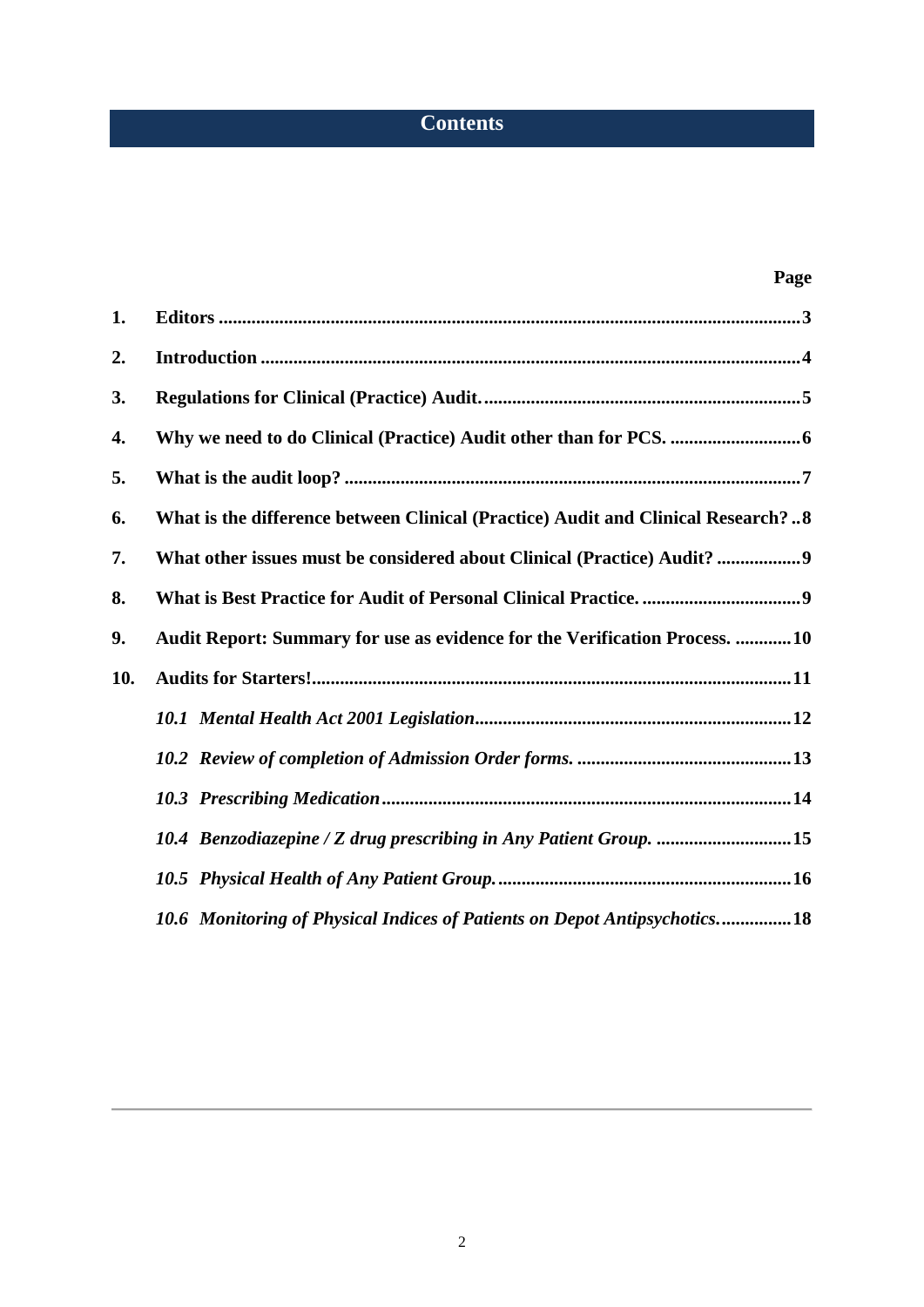# <span id="page-2-0"></span>**1. Editors**

| Dr Ian Callanan      | Clinical Audit Co-ordinator                |
|----------------------|--------------------------------------------|
|                      | St Vincent's Healthcare Group              |
|                      | St. Vincents University Hospital, Dublin 4 |
| Dr Bernadette McCabe | <b>Consultant Adult Psychiatrist</b>       |
|                      | Our Lady's Hospital, Navan, Co Meath       |
| Dr Consilia Walsh    | <b>Consultant Adult Psychiatrist</b>       |
|                      | St Vincent's University Hospital, Dublin 4 |

The College of Psychiatry of Ireland would like to thank Dr Callanan, Dr McCabe and Dr Walsh for the considerable time and expertise they have contributed to producing this information booklet. It is much appreciated.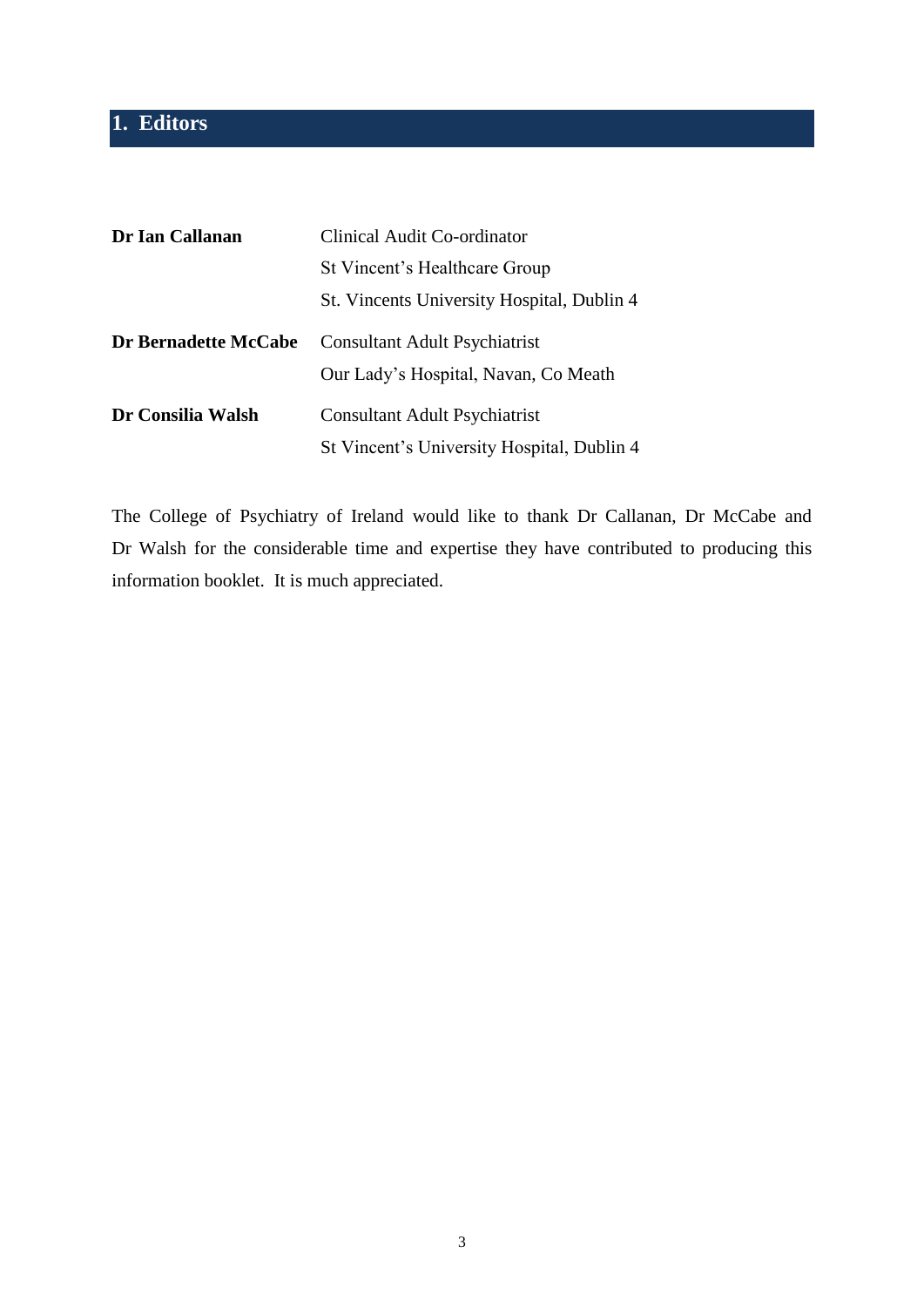#### <span id="page-3-0"></span>**2. Introduction**

Completing an annual clinical (practice) audit to meet the criteria set out in the Medical Council's Professional Competence Scheme poses a challenge for all psychiatrists. Clinical (Practice) Audit within the scope of the Professional Competence Scheme focuses on *personal practice* and as such may differ from previous audits which have been carried out.

This booklet has been compiled by the College of Psychiatry to help psychiatrists devise, plan, and complete meaningful clinical (practice) audits, and in doing so satisfy that requirement of the Professional Competence Scheme.

Can we meet the PCS requirement and at the same time make meaningful improvements in clinical practice and patient care? Yes.

Clinical (Practice) Audit is a mandatory element of the Professional Competence Scheme for Psychiatrists following the introduction of Part 11 of the Medical Practitioners Act 2007 on 1<sup>st</sup> May 2011. While Clinical (Practice) Audit has always been encouraged and practiced in Ireland, there is a need to further develop practitioners' expertise in this area to enable compliance with requirement of the Medical Practitioners Act.

The College has drawn from examples of clinical (practice) audit which have been completed throughout the country in the past five years to produce templates suitable for use in an Irish context.

This was assisted by a competition inviting submissions of audits completed over the past five years. The College hopes that this competition will become a regular event, thus raising standards, building up a bank of clinical (practice) audit examples to aid motivation, enthusiasm and achievement of mandatory requirements in this area.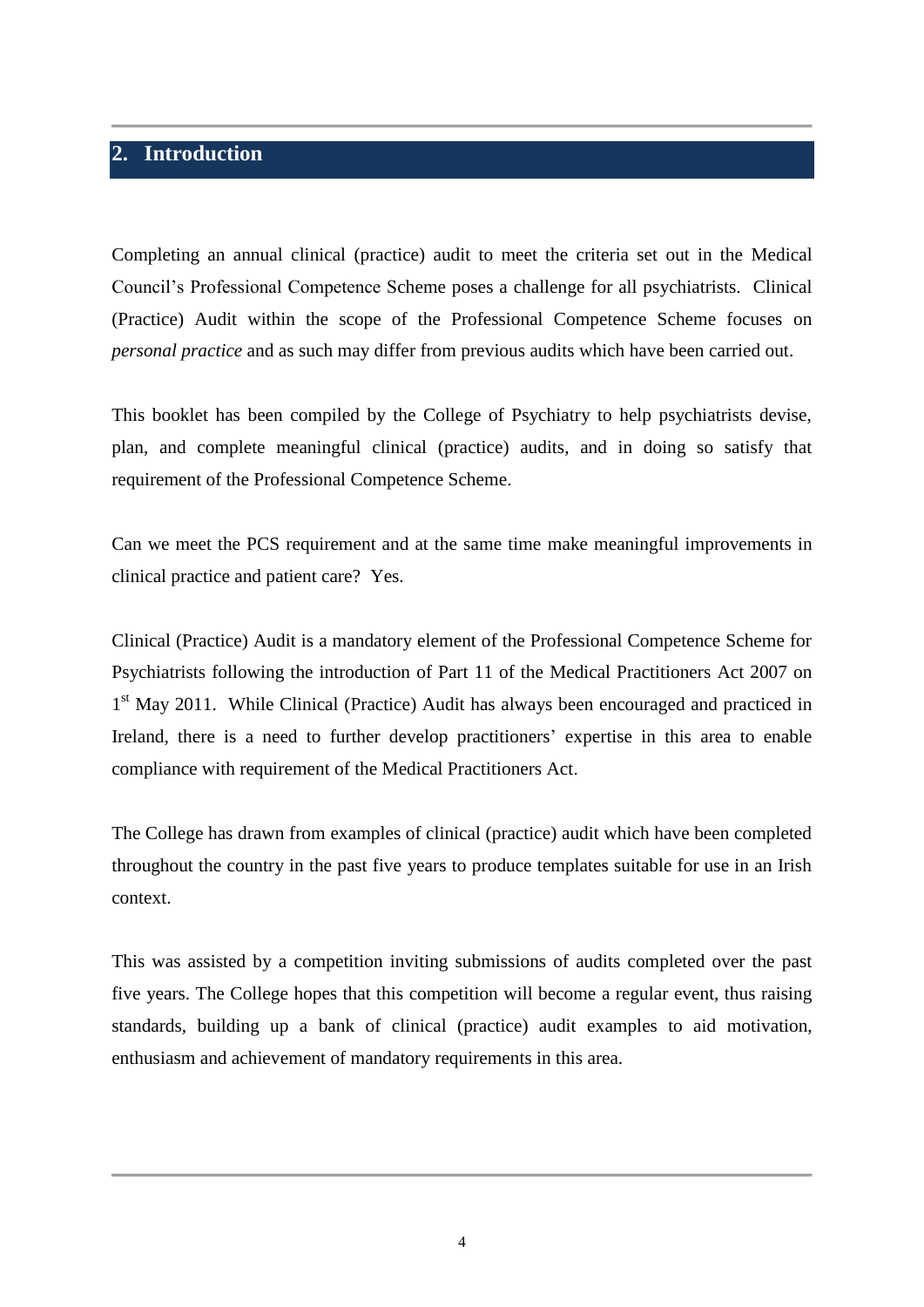# <span id="page-4-0"></span>**3. Regulations for Clinical (Practice) Audit.**

What does the Medical Council expect?

In the Medical Council's document "Professional Competence – Promoting Quality Assurance" published in May 2010, Clinical (Practice) Audit is defined as:

The "systematic review and evaluation of current practice with reference to research based standards [and designed] to improve patient care". The setting of standards, the measurement of practice compared to a 'gold standard', the identification of deficiencies making the appropriate changes to practice and closing the loop with a re-audit are the accepted elements of clinical audit.

All registered medical practitioners will actively engage in audit and participate in one audit exercise annually that relates directly to their area of clinical practice. It is recommended that practitioners spend at a minimum one hour per month in audit activity.

Clinical audit is recognised as having three elements:

| 1. | Measurement   | - Measuring a specific element of clinical practice    |
|----|---------------|--------------------------------------------------------|
|    | 2. Comparison | - Comparing results with the recognised standard (in   |
|    |               | circumstances where comparison is possible)            |
|    | 3. Evaluation | - Reflecting the outcome of audit and where indicated, |
|    |               | changing practice accordingly.                         |

- Clinical (Practice) Audit is a key and mandatory component of PCS.
- Clinical (Practice) Audit is an activity independent of CPD.
- The Medical Council requires that each individual participant is engaged in one audit per annum.
- The audit must be reflective of the individual participant's personal practice.
- Clinical (Practice) Audits will also be subjected to the Professional Competence Verification Process. This is the process whereby annually a percentage of doctors enrolled on the PCS have the data logged in their CPD diaries confidentially reviewed by the PCS Committee, as directed by the Medical Council.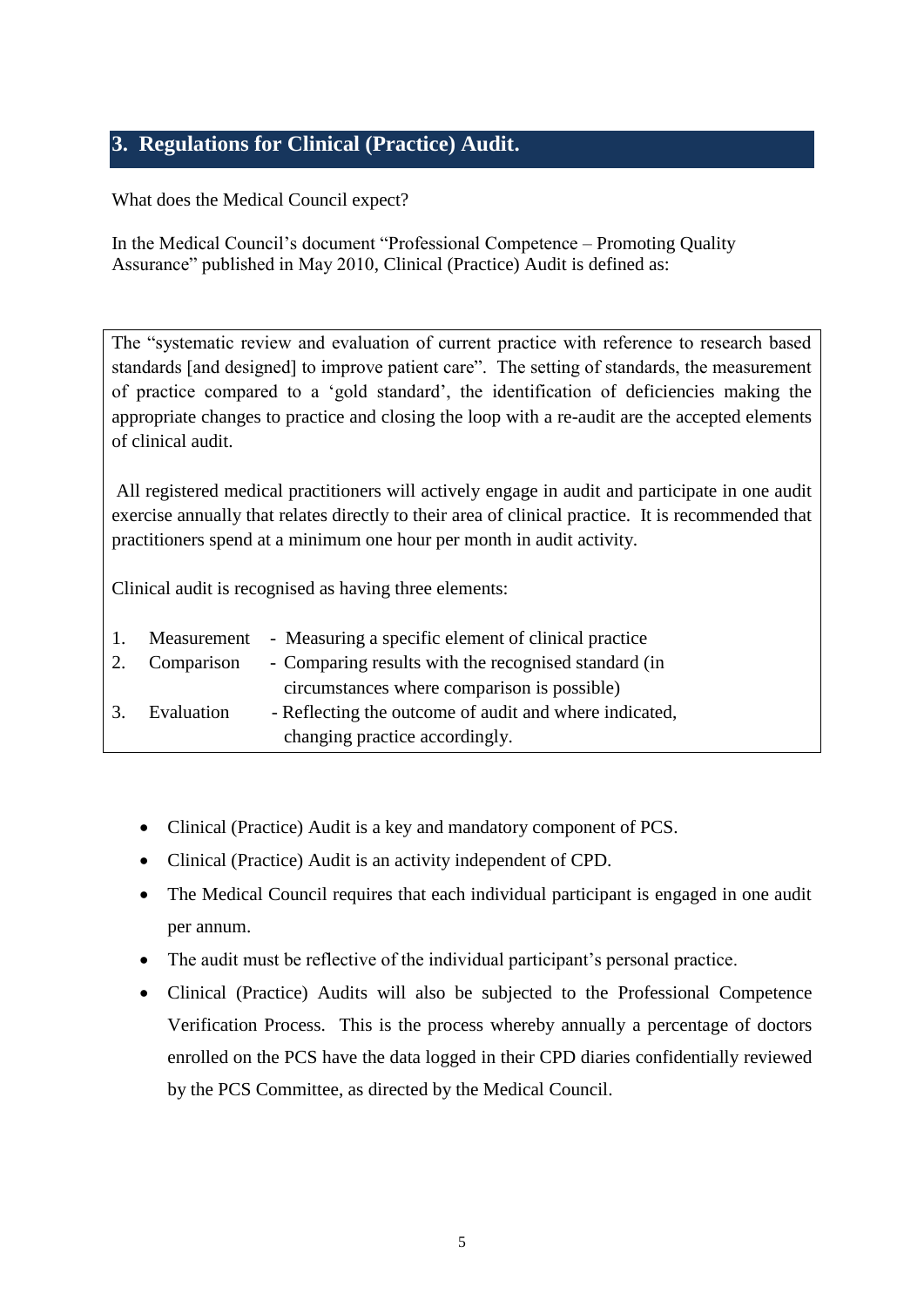## <span id="page-5-0"></span>**4. Why we need to do Clinical (Practice) Audit other than for PCS.**

#### **Clinical (Practice) Audit**

*"The aim of clinical audit is to improve patient outcomes by improving professional practice and the general quality of services delivered. This is achieved through a continuous process where healthcare professionals review patient care against agreed standards and make changes, where necessary, to meet those standards. The audit is then repeated to see if the changes have been made and the quality of patient care improved"* 

**Clinical (Practice) Audit is directly related to improving Clinical Practice against a standard that has already been set. Clinical may ask one or more of the following questions:**

- 1. Whether what ought to be happening is happening.
- 2. Whether current practice meets or exceeds agreed standards.
- 3. Whether current practice follows published guidelines.
- 4. Whether clinical practice is applying up to date knowledge.
- 5. Whether current evidence is being applied in a given situation.

For the purpose of PCS the audit activity should focus on the individual doctor's Clinical Practice.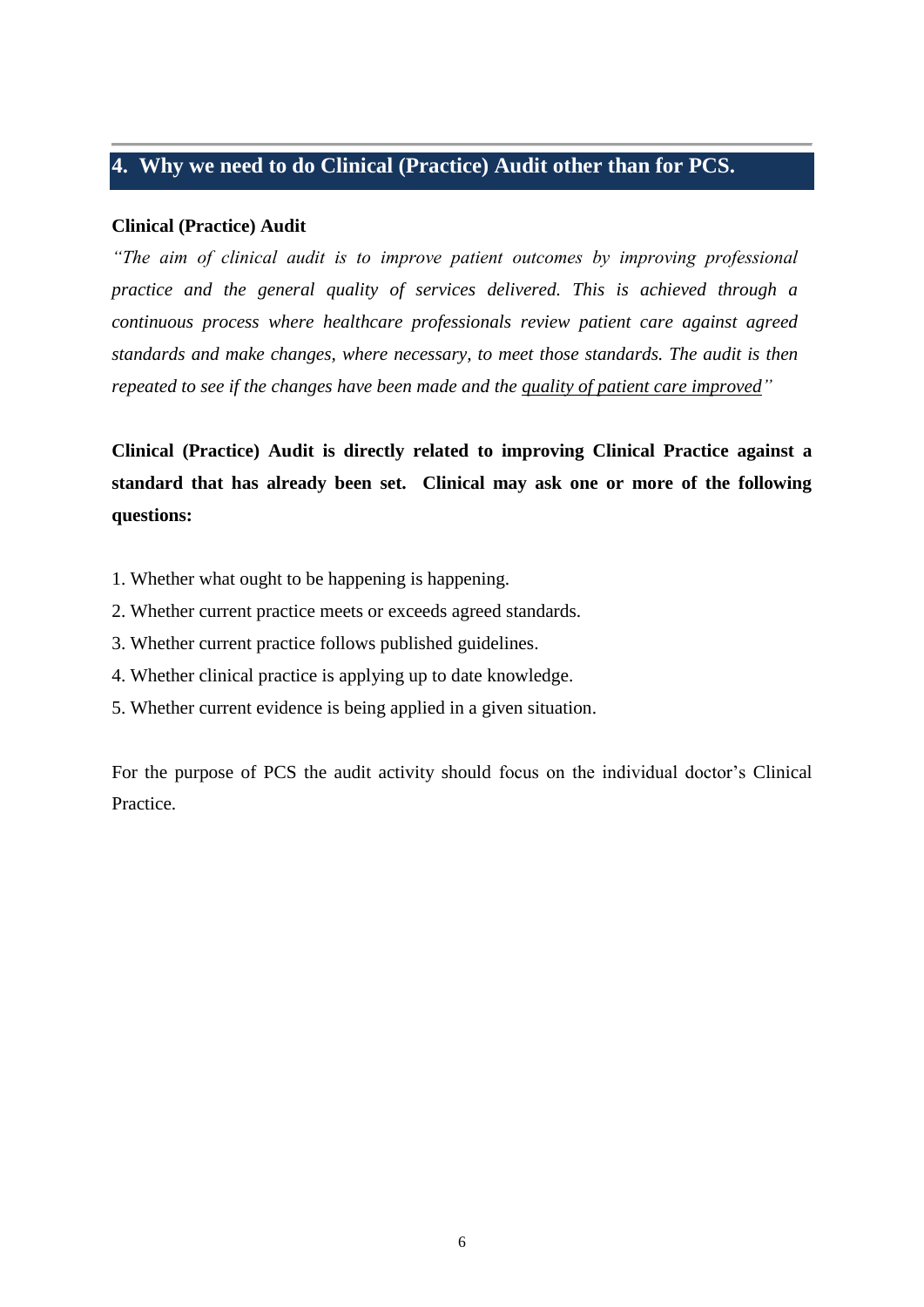# <span id="page-6-0"></span>**5. What is the audit loop?**

There are several identifiable stages to complete a Clinical (Practice) Audit:

- **Stage 1 Identifying the topic for the audit.** Pick a topic you are interested in, where you suspect that standards could be improved, where the change you expect to recommend is possible.
- **Stage 2 Select the relevant audit standards.** You may need to do a literature search for the standards in the area you have chosen or it may be more easily accessible through NICE guidelines, department of health guidelines and BNF guidelines etc.
- **Stage 3 Draft a written protocol**. This should include rational for doing the audit, population to be surveyed, time frame and data to be measured.
- **Stage 4 Carry out the data collection**. Decide what data you need to collect. Produce a proforma sheet to gather the data from individual records.
- **Stage 5 Compare your data against the selected audit standard.**
- **Stage 6 Identify the changes that you need to make to achieve the standard.** Put in place any actions and plans to correct any shortfall between the actual activity and the selected standard.
- **Stage 7 Re-audit to complete cycle.**

Clinical (Practice) Audit is only of benefit when the audit loop is closed and the services are improved.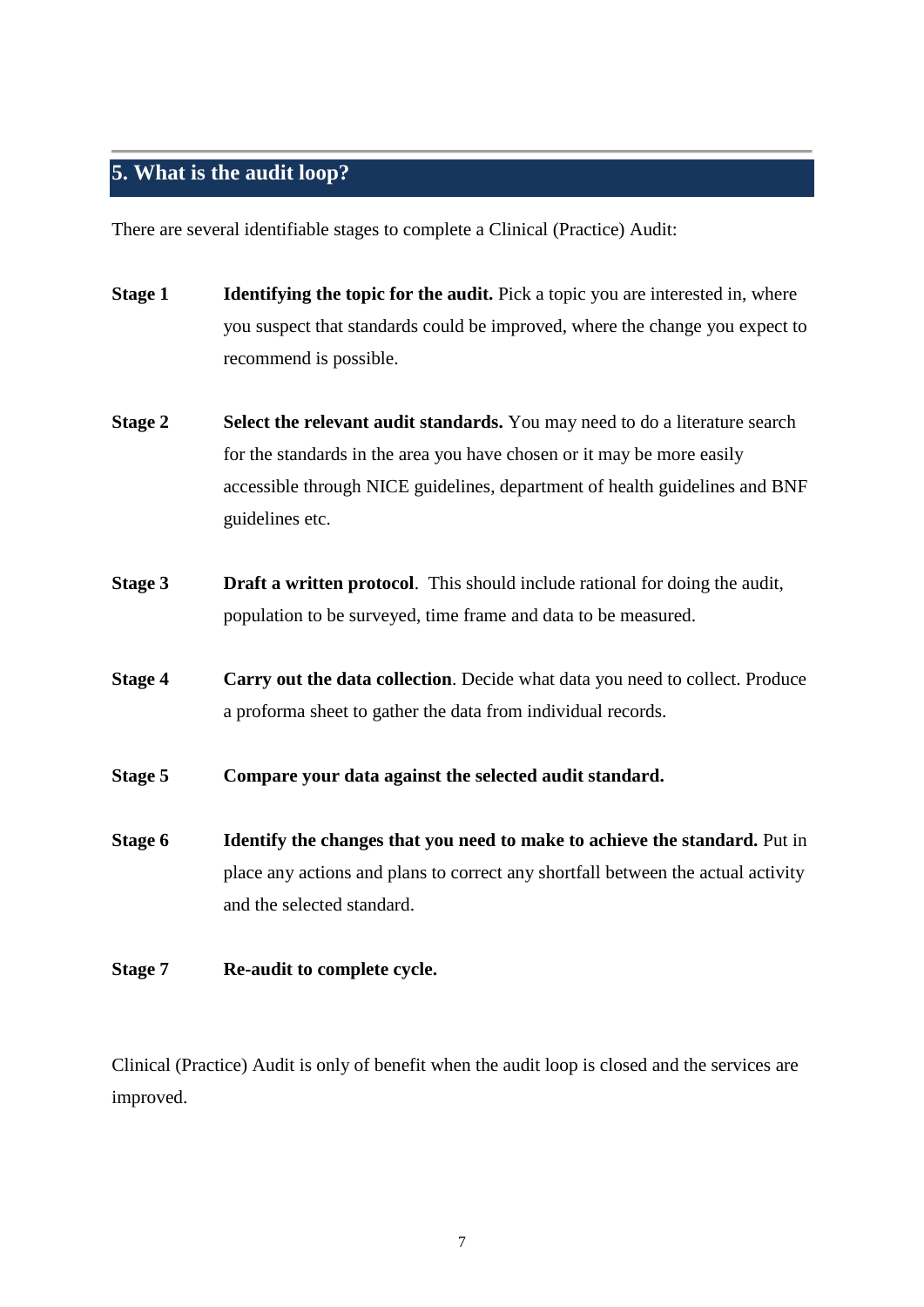# <span id="page-7-0"></span>**6. What is the difference between Clinical (Practice) Audit and Clinical Research?**

Clinical research may be described as looking at data to see (and prove) that there is a right way to do things, whereas Clinical (Practice) Audit may be seen as proving that we are doing things right (in other words, meeting our own standards). Sometimes the boundary between clinical research and Clinical (Practice) Audit may be less than clear and in these cases, it is recommended the clinician ask themselves some questions about their proposal before carrying out the work.

- Am I trying to find a new way of doing things?
- Is there any element of choice in the investigations or treatments that may be altered for those that are being audited on this occasion?
- Will the audit influence the treatment of current patients?
- Is there any element of randomisation or control groups involved?
- Is there an element of comparison of newer and older treatments?
- Will this audit interfere with the care of patients to any degree other than in the most minimal of ways?

If the answer to any of these questions is yes, you should discuss the audit proposal with the clinical audit department or an independent extern. A thorough discussion of the issues may resolve these issues or modify the audit being considered. If doubt persists, one should consult the hospital's audit or ethics committees.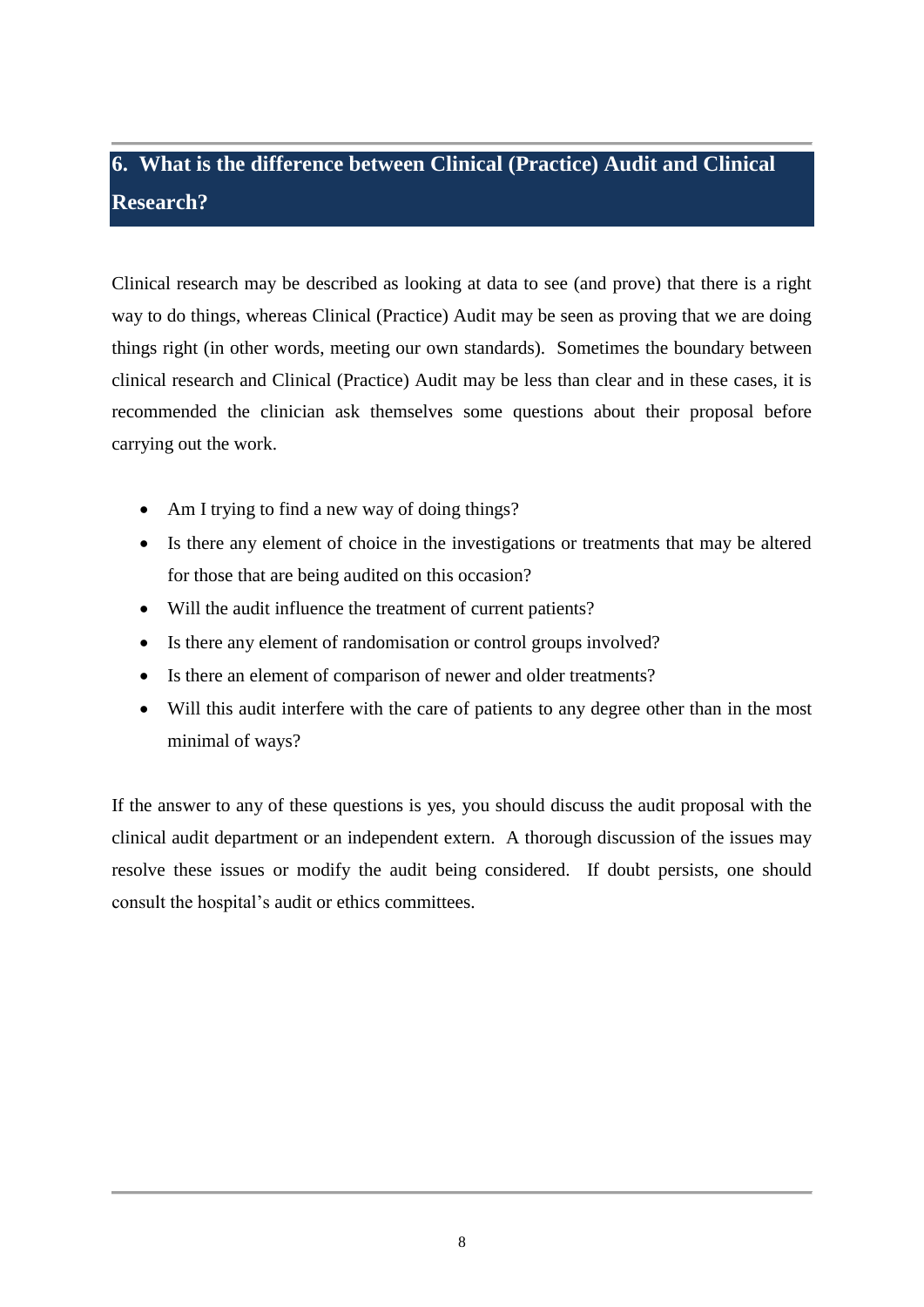## <span id="page-8-0"></span>**7. What other issues must be considered in Clinical (Practice) Audit?**

- All audits should be governed by some key principles governing audit.
- The data collected must be anonymised.
- Data must be stored securely.
- Data collection proforma sheets should be destroyed after the analysis is completed.
- Data can only be used for the explicit purpose of the Clinical (Practice) Audit.
- Be aware of the Data Protection Act when collecting data consider all relevant professional, ethical and constitutional protections of data.
- Areas of unsatisfactory practice identified while doing a Clinical (Practice) Audit need to be acted on appropriately.

## <span id="page-8-1"></span>**8. What is Best Practice for Audit of Personal Clinical Practice.**

In drafting guidance on best practice in Clinical (Practice) Audit we drew extensively from The Royal College of Psychiatrists' revalidation guidance (2010):

- 1) The topic for the audit is a priority.
- 2) The audit measures against standards.
- 3) The audit method is described in a written protocol.
- 4) The target sample should be appropriate to generate meaningful results.
- 5) The data collection process is robust.
- 6) The data is analysed and the results reported in a way that maximises the impact of the audit.
- 7) An action plan is developed to take forward any recommendations made.
- 8) The audit is a cyclical process which demonstrates that improvement has been achieved and sustained.
- 9) The organisation enables the conduct of the audit.
- 10) The audit engages with relevant stakeholders.
- 11) Patients or their representatives are involved in the audit if appropriate.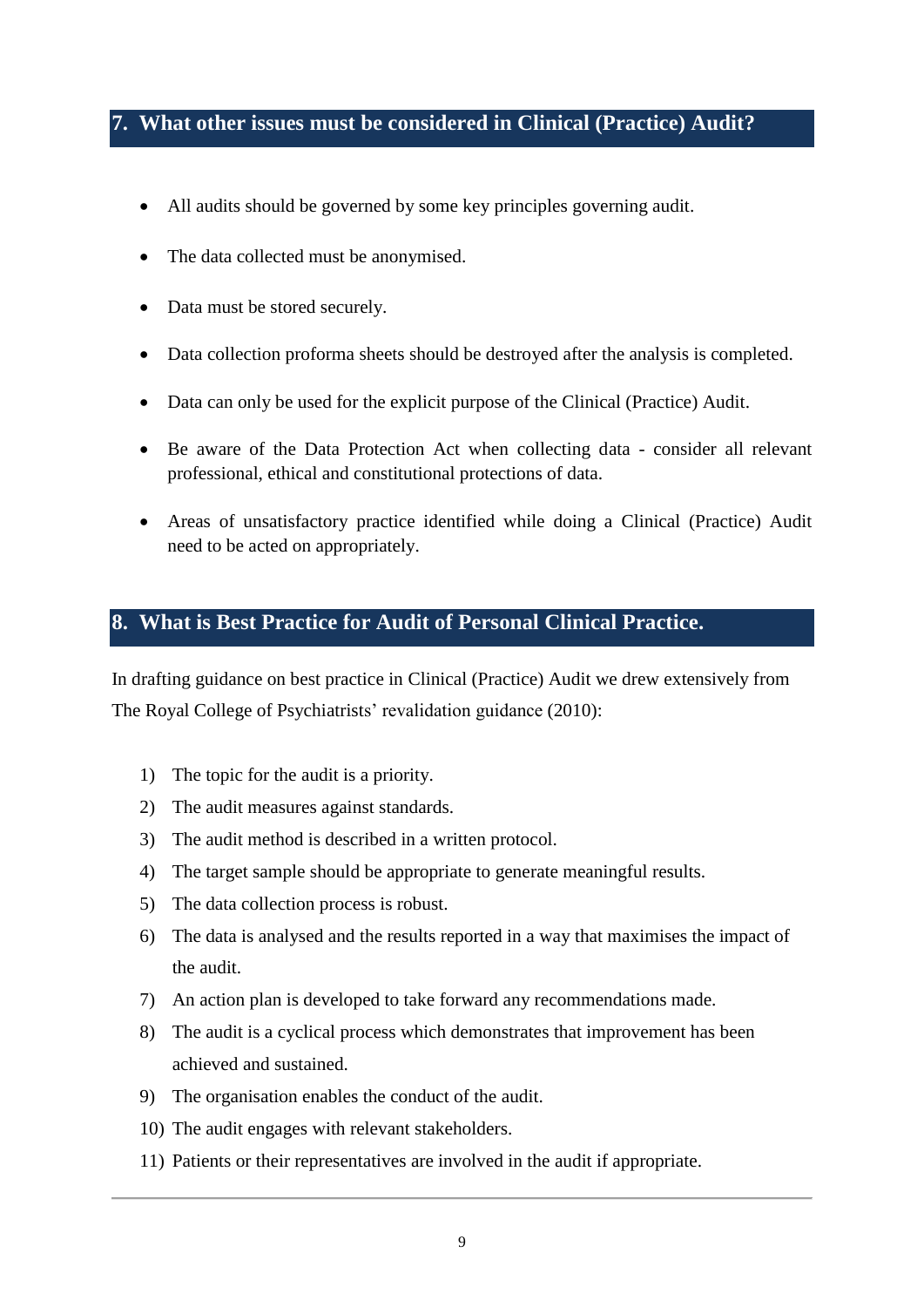<span id="page-9-0"></span>**9. Audit Report: Summary for use as evidence for the Verification Process.**

**Audit Title:**

**Reason for choice of audit:**

**Standards used:**

**Audit findings:**

**Learning outcome and changes made:**

**New Audit target:**

**How your outcome will improve patient care:**

**Consultant Name:**

**Year Audit carried out:**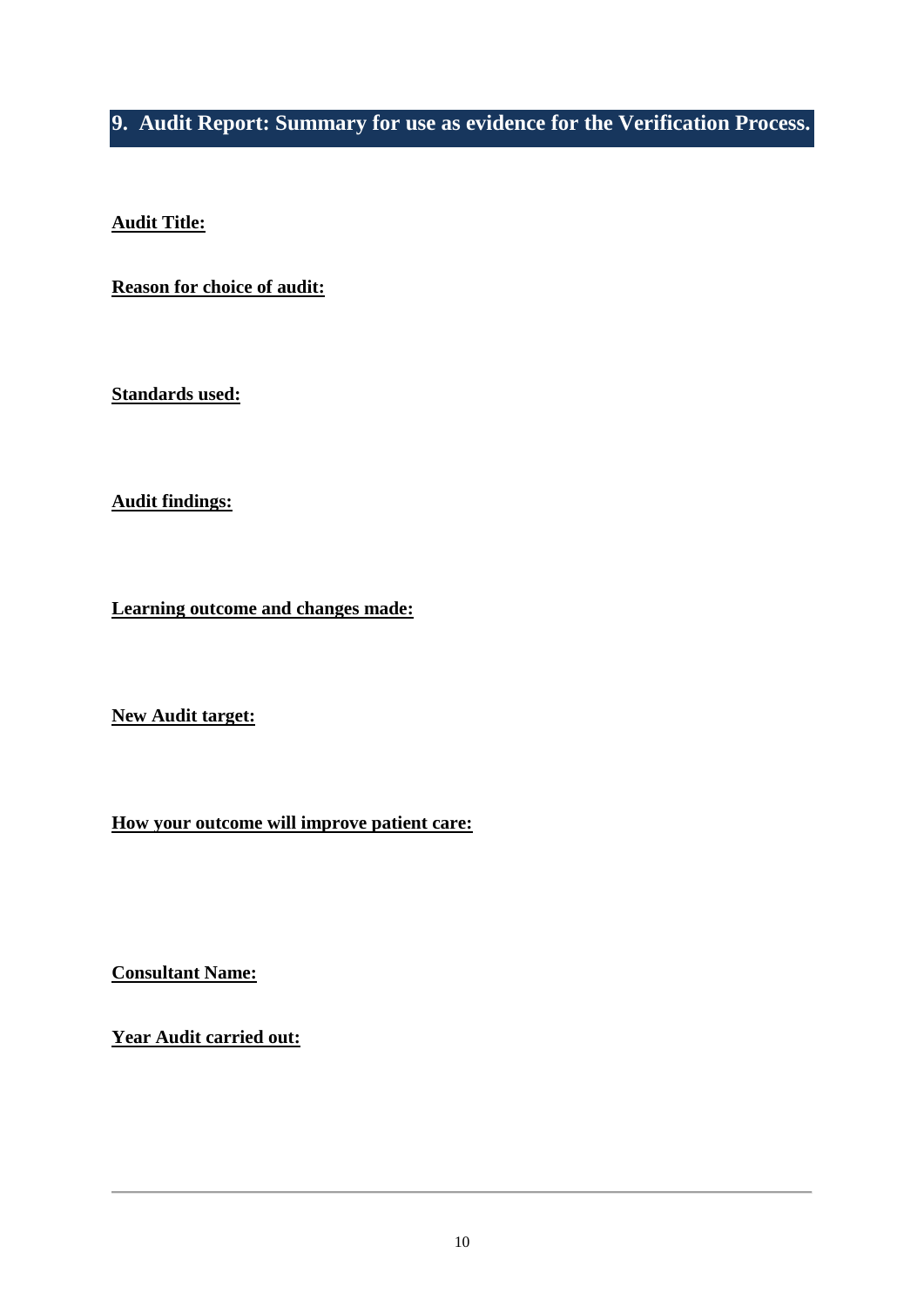# <span id="page-10-0"></span>**10. Audits for Starters!**

This section contains suggested audit topics for those who may be embarking on or renewing their audit practices, and who are at a loss as to where to begin. We have tried to identify examples of useful audit subjects where gold standards are more readily available and that will improve personal practices for people.

The audit topics outlined over the next few pages are:

- 10.1 Mental Health Act 2001 Legislation
- 10.1 Review of completion of Admission Order forms.
- 10.3 Prescribing Medication
- 10.4 Benzodiazepine / Z drug prescribing in Any Patient Group.
- 10.5 Physical Health of Any Patient Group.
- 10.6 Monitoring of Physical Indices of Patients on Depot Antipsychotics.

Resources:

- BNF
- Maudsley guidelines
- MIMS
- NICE guidelines
- RCPsych reports
- Evidence based mental health journal
- Local policy documents
- Mental Health Act
- SIGN Scottish Intercollegiate Guidelines Network (www.sign.ac.uk)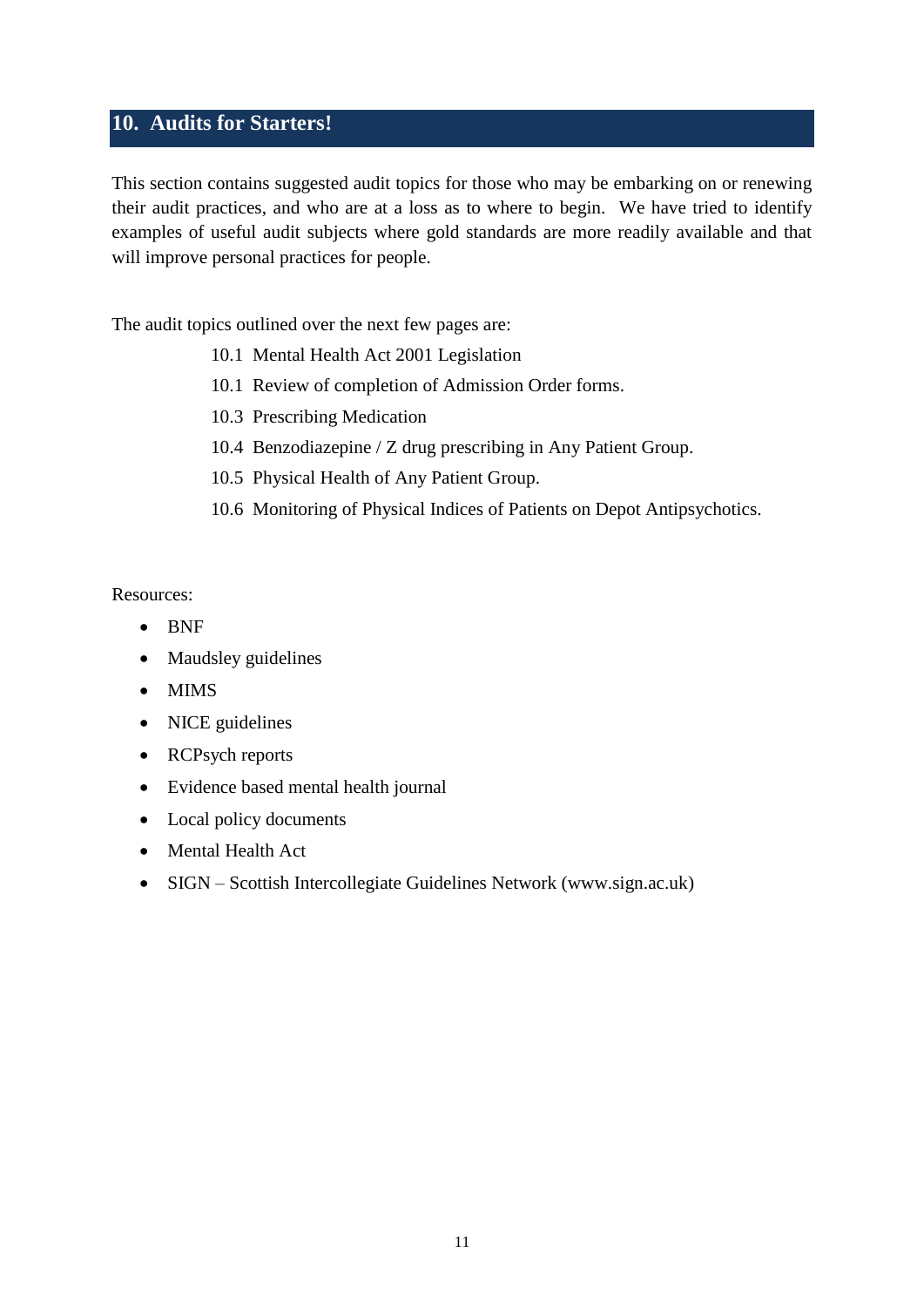#### <span id="page-11-0"></span>*10.1 Mental Health Act 2001 Legislation*

We have a duty of care to patients who are affected by this act to ensure our practices are of a high standard in order to protect their human rights in accordance with the spirit of the act.

#### **Suggested Audit Topics for Treating Consultants.**

- Completion of Admission order processes.
- Completion of Patient Notification process.
- Completion of Revocation order process.
- Completion of Transfer Order process.
- Completion of Seclusion order process.
- Completion of Restraint process.
- Completion of Section 60 process.

#### **Suggested Audit Topics for MHC Panel Consultants.**

#### *Section 17 reports:*

- Requirements clearly indicated in legislation:
	- 1. To review patient files.
	- 2. To interview patient.
	- 3. To interview responsible consultant psychiatrist.
- Ouality of reports.
- Timeliness of reports.

#### *Tribunal members:*

Audits are considerably more limited for those only practising in this capacity.

Suggestions include:

- Review of notes prior to tribunal process.
- Familiarisation with case in hand including accuracy of admission documents.
- Clarification of psychiatric terms/diagnostic criteria for non-medical members of tribunal where required.

Also; not yet written into legislation but mandatory, is the completion and evidence of a multidisciplinary care plan in file for all in patients with a likely extension of this to all active patients in the community.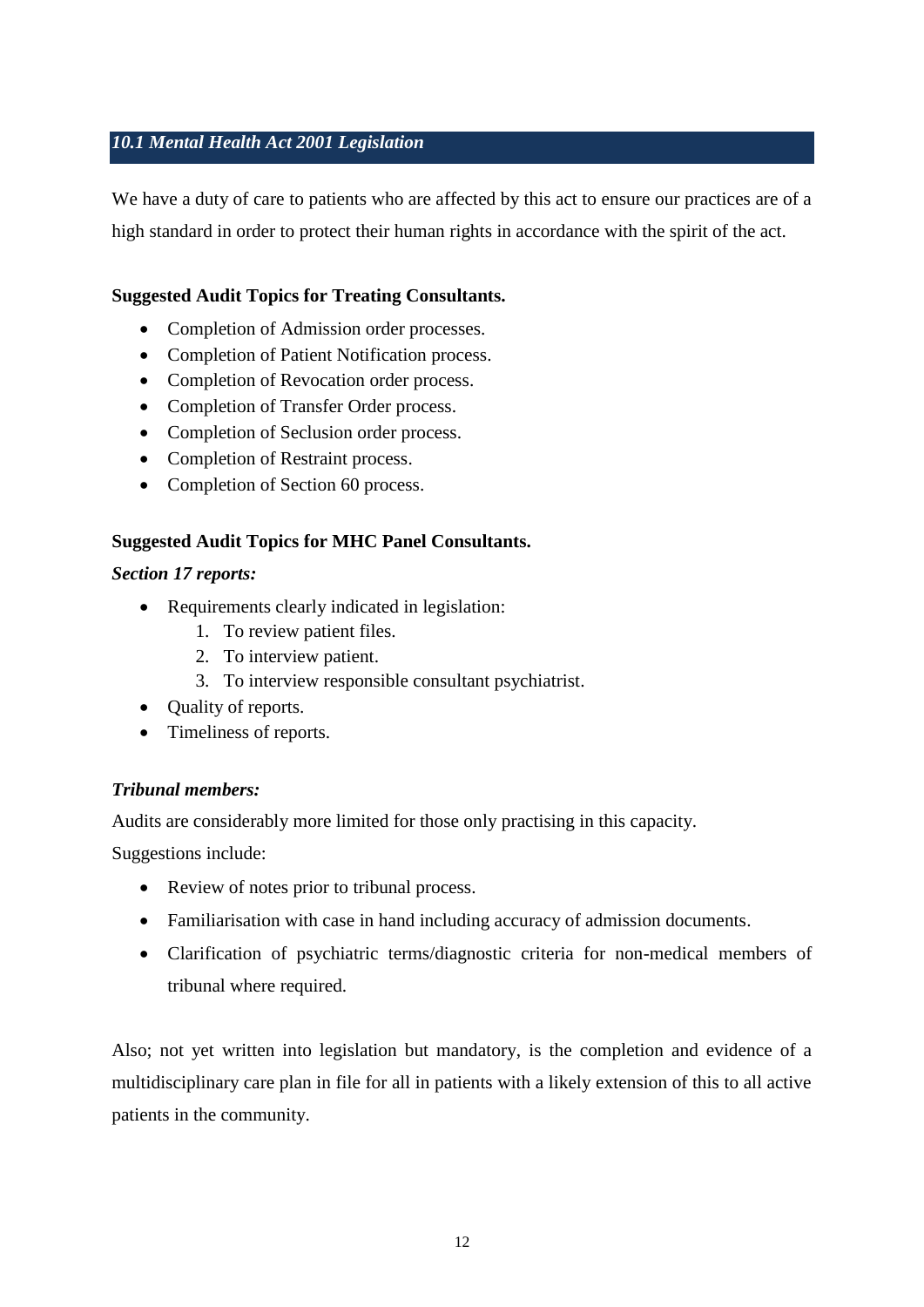#### <span id="page-12-0"></span>*10.2 Review of completion of Admission Order forms.*

#### **Background**

In November 2007 the Mental Health Act came into law in Ireland. The Mental Health Act 2001 involves a number of procedures regularly dealt with on a day to day basis either in an approved centre or in a tribunal setting.

The **admission order** can be brought about in 2 ways. The first is where an application is made by completion of forms 1 to 4 by a relative, member of the garda, concerned member of the public or a designated officer. This is followed by a recommendation by a medical doctor, often the patients' GP and completion of form 5. Completion of form 6 by the responsible consultant psychiatrist completes the admission order. Completion of the admission forms comes under close scrutiny at the tribunal stage and cases have been revoked on the basis of serious errors made at this stage. All these forms can be audited. The second method is via Section 23 which is not being considered in this example.

#### **Gold Standards**

Forms 1 to 6 are available from the Mental Health Commission website.

The Mental Health Act document also advises on correct completion of these forms.

#### **Aims and methods**

- The aims may depend on particular problems an approved centre may be experiencing with completion of forms and experiences at tribunals.
- Methods will usually involve the cooperation of the Mental Health Administrator in the approved centre. Collection of data may be retrospective or prospective, although retrospective collection may be more timely in terms of identifying problems and bringing about changes to improve issues. The use of an excel spreadsheet or homemade A4 size chart will facilitate easy collection of data.
- Results are easily presented in percentages and hence problem areas are easily identified.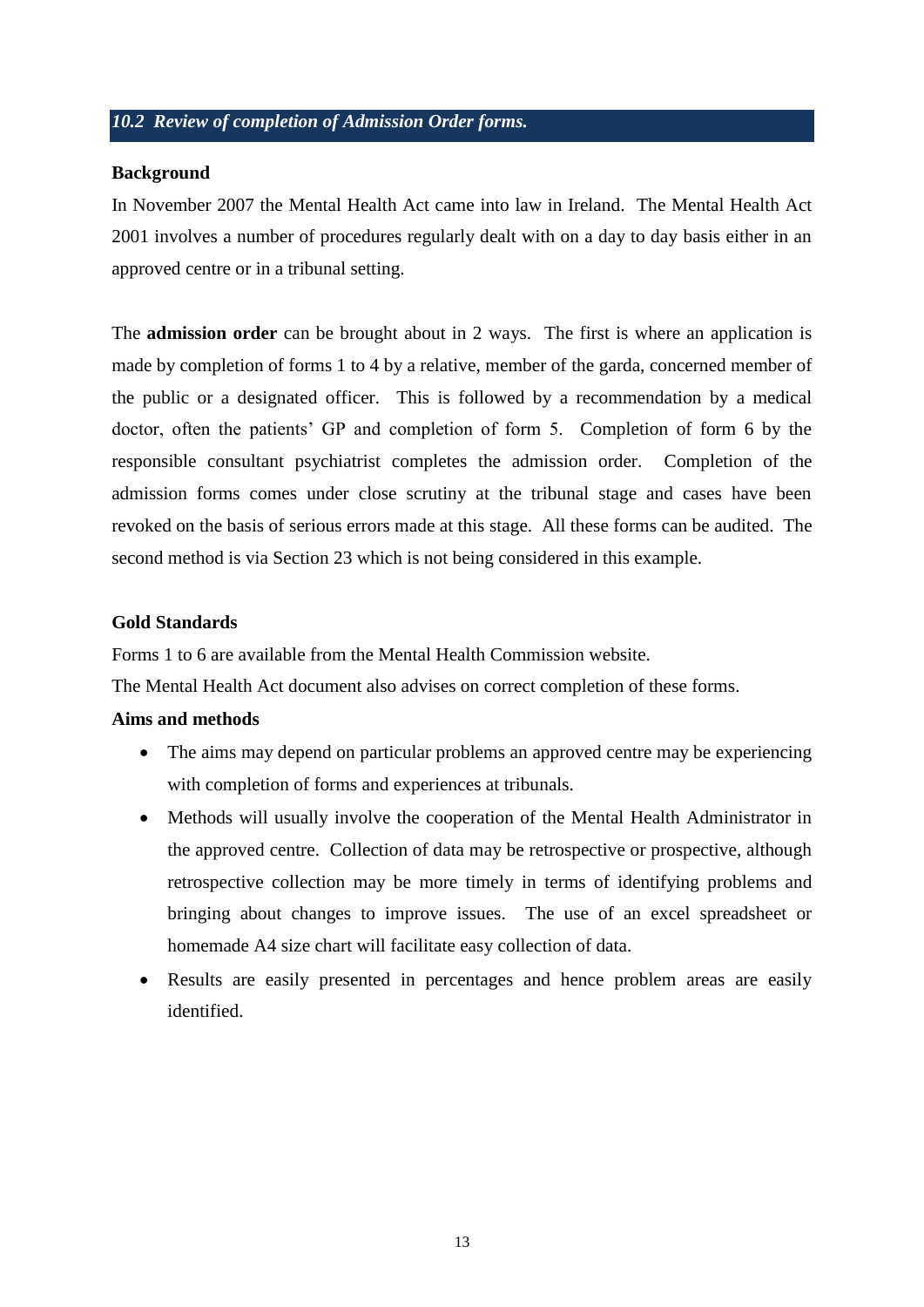#### **Outcomes/Interventions**

- Make available a set of laminated forms in each admission unit clearly outlining the problem areas. This allows staff in each unit to quickly help enquiring applicants and doctors regarding the correct methods of completion to avoid errors.
- Inclusion of admission problems on regular management/consultant meetings to air difficulties and promote peer group learning from errors and issues.
- Regular education of nursing staff and medical staff in relation to the identification of problematic forms.
- The audit cycle should be repeated to ascertain improvements and assess the need for further interventions such as liaison with GPs, GP on call service, A&E staff, & Garda.

#### <span id="page-13-0"></span>*10.3 Prescribing Medication*

Prescribing practices require constant review. It is imperative that we remain conscious of our own prescribing habits and our success at maintaining high standards.

Gold standards exist for the prescribing of most if not all medications and all can be audited depending on the needs and experiences of your patients and practice.

Audits of prescribing could focus on areas such as;

- Diagnoses.
- Doses used.
- Monitoring of doses.
- Dose alterations.
- Documentation of side effects and reasons for changes of dose.
- Documentation of involvement of patients in treatment choices of treatment including reference to likely side effects.

Examples of drug groups suitable for auditing include the following;

- Benzodiazepines and Z drugs (Zopiclone/Zolpidem).
- Antidepressant medications.
- Antipsychotic medications.
- Mood Stabilising medications.
- Anticholinergic medications.
- Rapid Tranquilisation.
- PRN prescribing.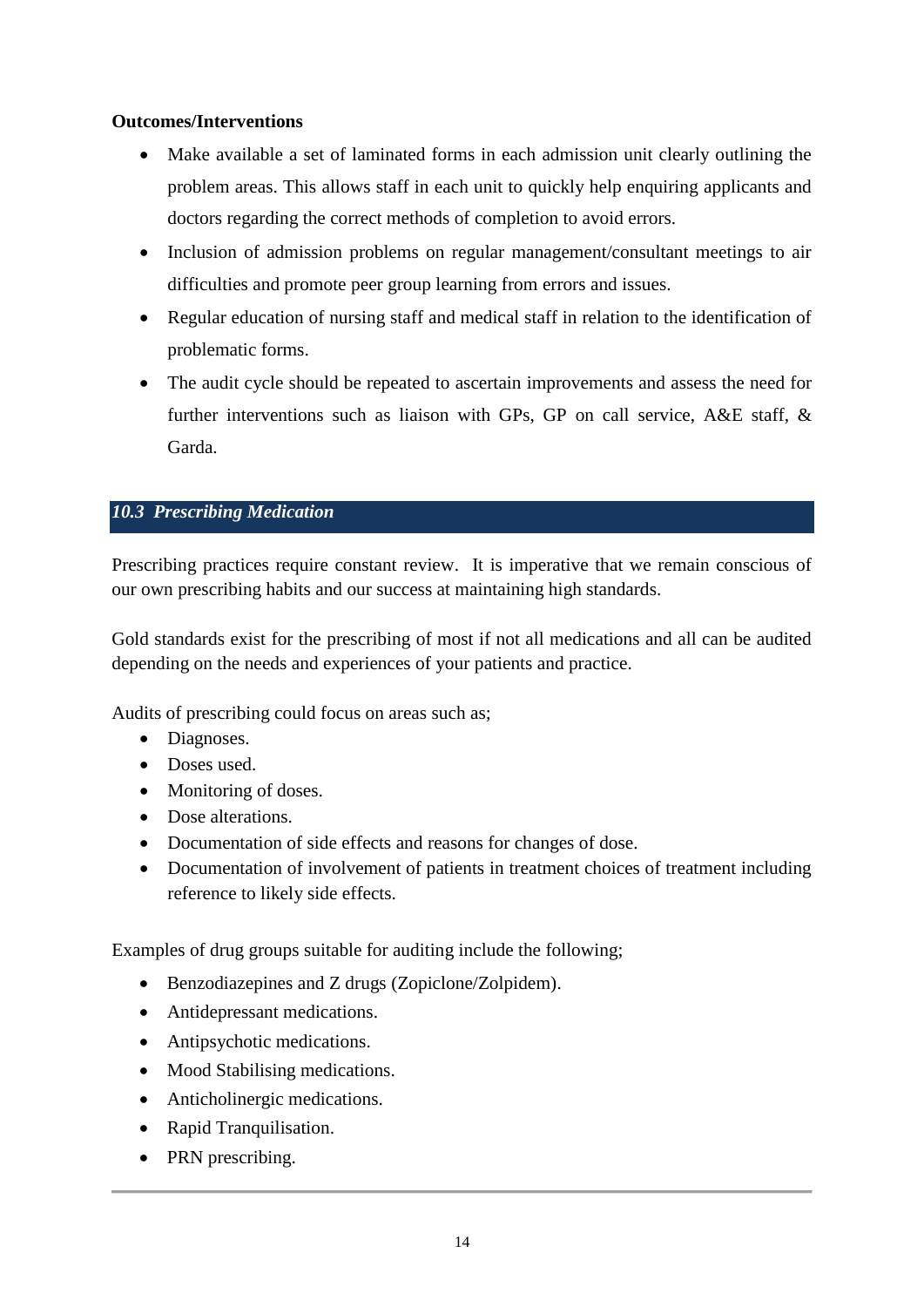#### <span id="page-14-0"></span>*10.4 Benzodiazepine / Z drug prescribing in Any Patient Group.*

#### **Background**

Reason why the topic is of interest to the auditor: i.e. special interest, particular population mix, awareness of overuse or incidents arising from use of such medications.

#### **Gold Standards**

Gold Standards are available from any number of sources including the British National Formulary and Maudsley Guidelines regarding:

- Indications.
- Lengths of use.
- Recommended dosing schedules.
- Discontinuation Benzodiazepine/Z drug prescribing in any patient group regimes.
- Also consider local policies in relation to prescribing standards.

#### **Methods**

Data collection is easiest for this type of audit using a tick box type questionnaire indicating question such as:

- Name of drug prescribed.
- Number of such drugs prescribed per service user.
- Indication.
- Dose.
- Type of dose e.g. as required/regular.
- Indication for 'as required' dose.
- Length of prescription outlined.
- Discontinuation plan outlined.
- Discontinuation completed.
- Adverse incidents including side effects related to use of these medications.
- Information regarding how particular service users were chosen is required, e.g. random or entire populations.
- Demographic information regarding the service users involved is also required.

#### **Results**

Results in relation to the guidelines and data collection as outlined above will help define how well a service is doing in relation to the guidelines, as well as identify its short comings and changes in practice that are needed.

#### **Recommendations**

Recommendations are based on the findings and often refer to the need for;

- Improved documentation.
- Improved access to guidelines for more junior doctors.
- More regular review of prescription of such drugs.
- Further audit cycles.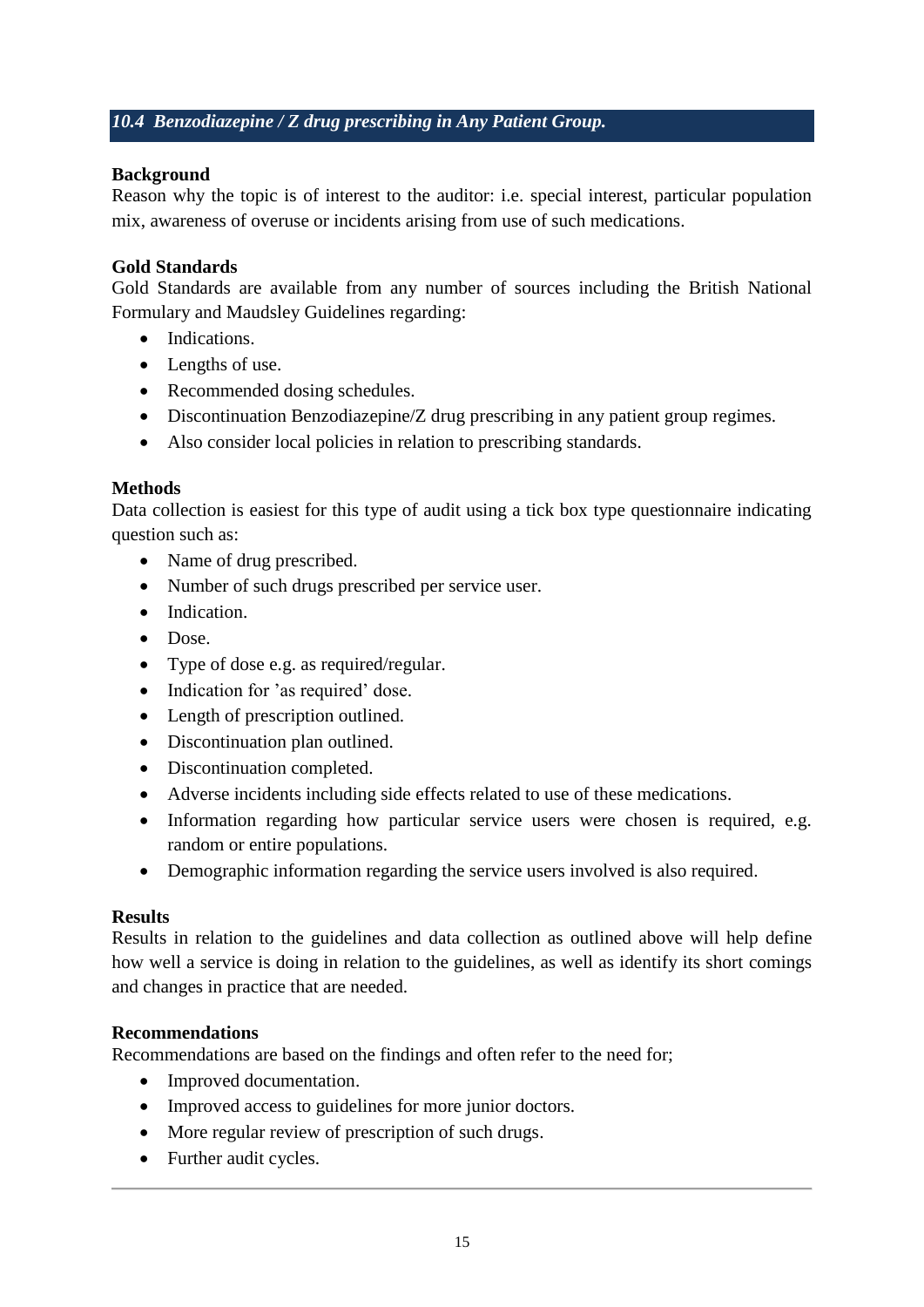#### <span id="page-15-0"></span>*10.5 Physical Health of Any Patient Group.*

It is clear that patients with mental health problems have an increased susceptibility to physical problems which have not always been adequately taken into account. These physical difficulties relate to the types and chronicity of illness, medications used, social circumstances and level of function of the various patient groups involved.

Gold standards for care of certain patient groups exist. Others are being developed. Examples include

- Patients in long term residence within the Mental Health settings
- Patients with chronic illnesses such as Bipolar Affective Disorder
- Patients on medications known to have potential adverse effects on physical health, such as those on with cardiovascular and metabolic effects.
- Patients on medications with inbuilt mandatory monitoring of certain systems such as thyroid function, liver function and white cell counts, to name but a few.
- Management of Alcohol Withdrawal.

This is an audit that is suitable for all patient settings

#### **Background.**

It is well accepted that a core component of any psychiatric assessment involves a comprehensive and systematic investigation of physical health, whether or not the admission is acute or prolonged. In settings where admissions tend to be prolonged it becomes more important not to overlook such assessments and reviews as would more typically be routinely completed in the primary care setting.

#### **Standards**

Examples of gold standards include:

- NICE Guidelines 2006
- Royal College of Psychiatrists 2009 report: *Physical Health in Mental Health*
- Mental Health Commission guidelines
- Local policies and guidelines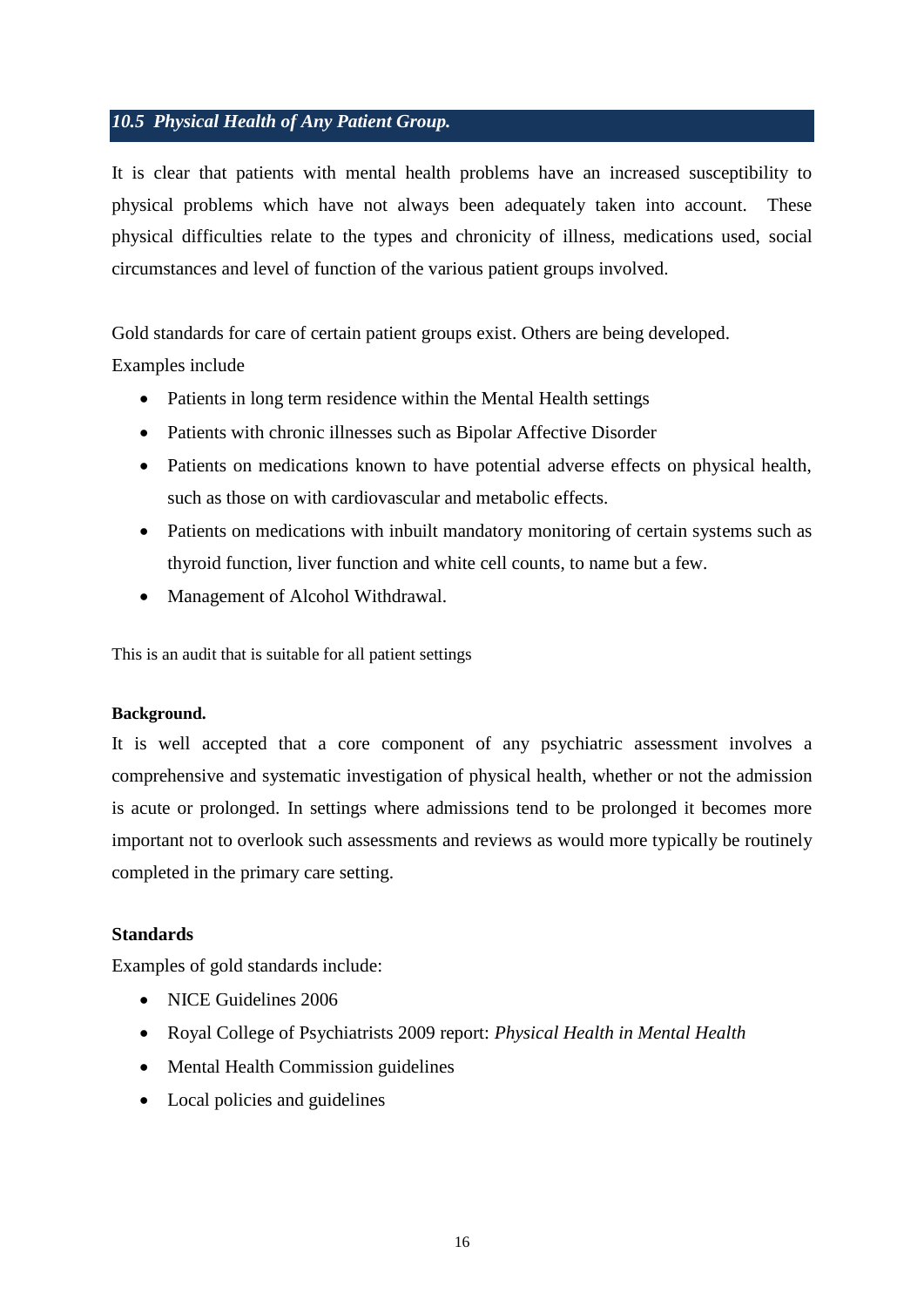#### **Methods**

Data collection can depend on the needs of the audit.

Information re:

- Completion of assessment.
- Timing of assessment in relation to admission/length of stay.
- Documentation of assessment in notes.
- Contents of assessment including weight, height, BMI, Blood pressure etc.
- Investigations required following assessments.
- Results of investigations of assessments.
- Arrangements regarding required follow up appointments.
- Documentation of existing medical problems, bearing in mind that some complications may be present following psychiatric treatment, and review of these.

Data such as the above can be easily collected on an on-going basis by the design of a data sheet that can be maintained within the patient file and accessed as required.

#### **Results**

Results need to include findings as well as difficulties in carrying out such as audit, e.g. access to investigations.

#### **Recommendations**

These may include:

- Multidisciplinary involvement.
- Inclusion of physical health in multidisciplinary care planning.
- Negotiation with other disciplines in hospital settings to aid timely investigations.
- Resources to allow easier access to hospital appointments etc.
- Completion of the audit cycle to continue to improve or maintain standards.